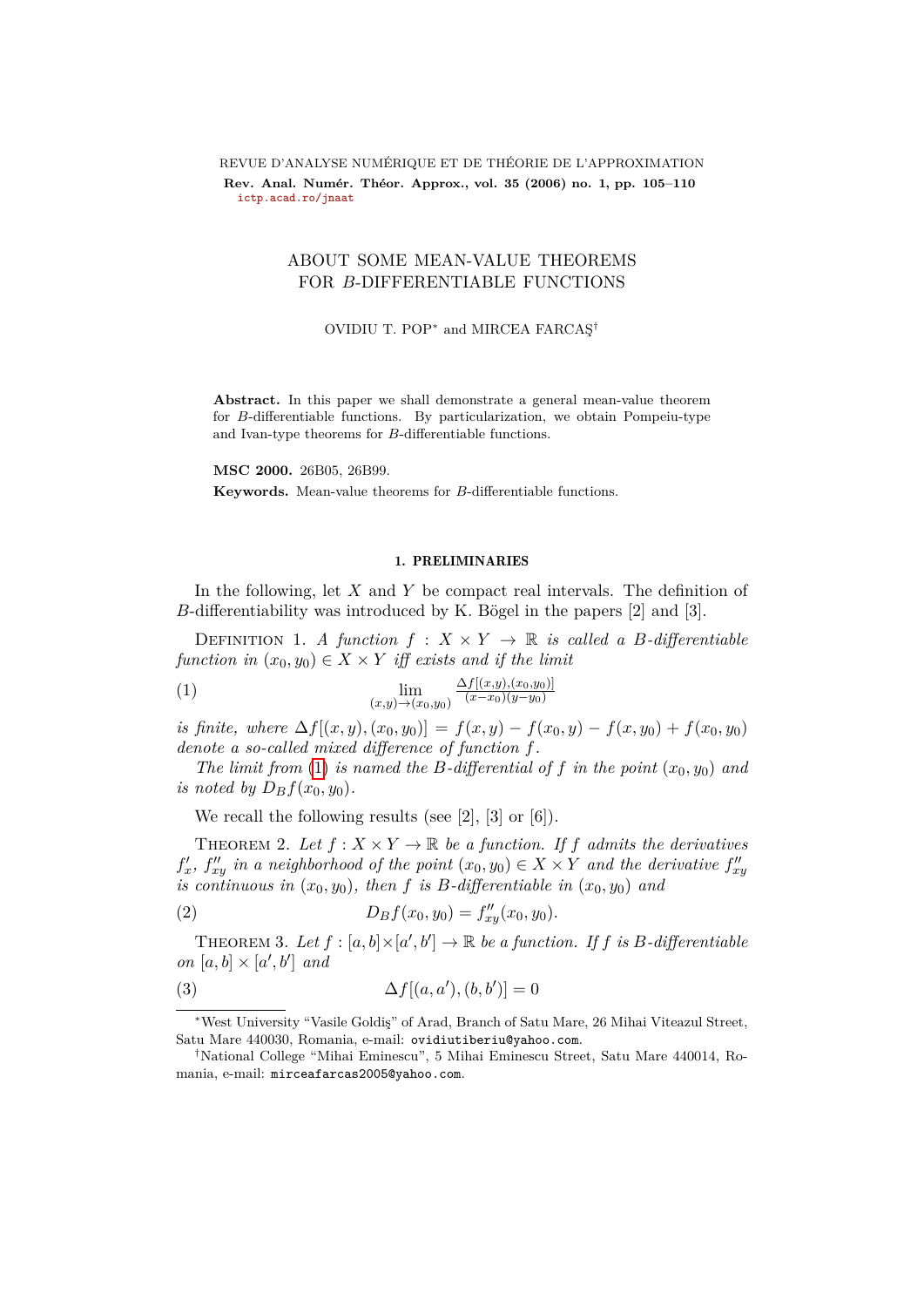*then there exists*  $(\xi, \eta) \in (a, b) \times (a', b')$  *such that* 

$$
(4) \t\t\t D_Bf(\xi,\eta)=0.
$$

REMARK 1. This theorem is a Rolle-type theorem.  $\Box$ 

THEOREM 4. Let  $f : [a, b] \times [a', b'] \rightarrow \mathbb{R}$  be a function. If  $f$  is  $B$ -differentiable *on*  $[a, b] \times [a', b']$ , then there exists  $(\xi, \eta) \in (a, b) \times (a', b')$  such that

(5) 
$$
\Delta f[(a, a'), (b, b')] = (b - a)(b' - a')D_Bf(\xi, \eta).
$$

REMARK 2. This theorem is a Lagrange-type theorem.  $\Box$ 

THEOREM 5. Let  $f, g : [a, b] \times [a', b'] \rightarrow \mathbb{R}$  be two functions. If f and g are *B*-differentiable on  $[a, b] \times [a', b']$ , then there exists  $(\xi, \eta) \in (a, b) \times (a', b')$  such *that*

(6) 
$$
\Delta f[(a, a'), (b, b')]D_B g(\xi, \eta) = \Delta g[(a, a'), (b, b')]D_B f(\xi, \eta).
$$

REMARK 3. This theorem is a Cauchy-type theorem.  $\Box$ 

2. MAIN RESULTS

LEMMA 6. If  $d \notin [a, b]$  and  $d' \notin [a', b']$ , then

(7) 
$$
\Delta_{\overline{(-d)}(*-d')} [(a,a'),(b,b')] = \frac{(a-b)(a'-b')}{(a-d)(b-d)(a'-d')(b'-d')} ,
$$

*where "*·*" and "*∗*" stand for the first and the second variable.*

*Proof.* Follows immediately. □

THEOREM 7. Let  $f : [a, b] \times [a', b'] \rightarrow \mathbb{R}$  be a B-differentiable function on  $[a, b] \times [a', b']$  and  $d \notin [a, b]$ ,  $d' \notin [a', b']$ . Then there exists a point  $(\xi, \eta) \in$  $(a, b) \times (a', b')$  *such that* 

(8) 
$$
\Delta_{\overline{(-d)(*-d')}} \left[ (a, a'), (b, b') \right] D_B \frac{f(\cdot, *)}{(\cdot - d)(*-d')} (\xi, \eta) =
$$

$$
= \Delta_{\overline{(-d)(*-d')}} \left[ (a, a'), (b, b') \right] D_B \frac{1}{(\cdot - d)(*-d')} (\xi, \eta).
$$

*If in addition f admits the derivatives*  $f'_x$ ,  $f'_y$ ,  $f''_{xy}$  *on*  $[a, b] \times [a', b']$  *and the* derivative  $f''_{xy}$  is continuous on  $(a, b) \times (a', b')$  then

$$
(9)
$$
\n
$$
\frac{aa'f(b,b')-a'bf(a,b')-ab'f(b,a')+bb'f(a,a')}{(a-b)(a'-b')} - \xi\eta f''_{xy}(\xi,\eta) + \xi f'x(\xi,\eta)
$$
\n
$$
+ \eta f'y(\xi,\eta) - f(\xi,\eta) =
$$
\n
$$
= (dd' - \xi d' - \eta d)f''_{xy}(\xi,\eta) + df'_x(\xi,\eta) + d'f'y(\xi,\eta) +
$$
\n
$$
- \frac{(dd' - ad' - a'd)f(b,b') - (dd' - bd' - a'd)f(a,b')}{(a-b)(a'-b')} + \frac{(dd' - ad' - b'd)f(b,a') - (dd' - b'd')f(a,a')}{(a-b)(a'-b')}.
$$

*Proof.* We apply Theorem 5 for the functions  $F, G : [a, b] \times [a', b'] \rightarrow \mathbb{R}$ ,  $F(x,y) = \frac{f(x,y)}{(x-d)(y-d')}$ ,  $G(x,y) = \frac{1}{(x-d)(y-d')}$  and we make the calculus.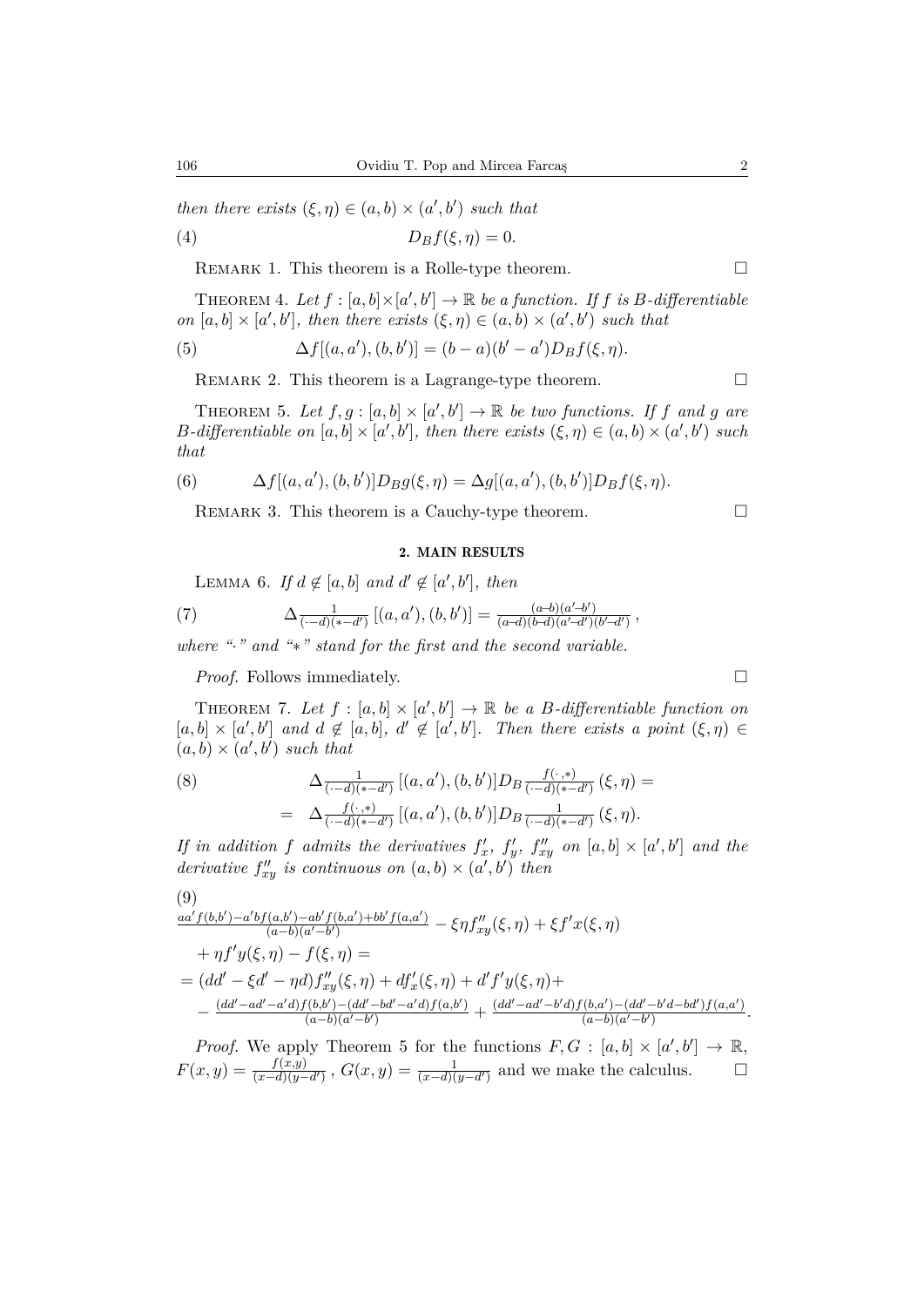THEOREM 8. Let  $\varphi : [a, b] \to \mathbb{R}$  be a function. If

(1)  $\varphi$  *is continuous on* [a, b],

(2)  $\varphi$  *is differentiable on*  $(a, b)$ ,

 $(3)$   $d \notin [a, b]$ ,

*then there exists*  $\xi \in (a, b)$  *such that* 

(10) 
$$
\frac{a\varphi(b)-b\varphi(a)}{a-b} - \varphi(\xi) + \xi\varphi'(\xi) = d\left(\varphi'(\xi) - \frac{\varphi(a)-\varphi(b)}{a-b}\right).
$$

*Proof.* In Theorem 7 we take  $d' = 0$  and  $f(x, y) = \varphi(x)$ .

REMARK 4. For another proof, see [9] or [10].

THEOREM 9. Let  $f : [a, b] \times [a', b'] \rightarrow \mathbb{R}$  be a *B*-differentiable function such that  $0 \notin [a, b]$ ,  $0 \notin [a', b']$ , f admits the derivatives  $f'_x$ ,  $f'_y$ ,  $f''_{xy}$  on  $[a, b] \times [a', b']$ and the derivative  $f''_{xy}$  is continuous on  $(a,b) \times (a',b')$ . Then there exists  $(\xi, \eta) \in (a, b) \times (a', b')$  such that

(11) 
$$
\frac{aa' f(b,b') - a' b f(a,b') - ab' f(b,a') + bb' f(a,a')}{(a-b)(a'-b')} = \frac{\xi \eta f''_{xy}(\xi, \eta) - \xi f'_x(\xi, \eta) - \eta f'_y(\xi, \eta) + f(\xi, \eta)}{}
$$

*Proof.* In Theorem 7 we take  $d = 0, d' = 0$ .

Remark 5. This theorem is a Pompeiu-type theorem, see [5], [7], [9] or [10].

THEOREM 10. (Pompeiu's Theorem). Let  $\varphi : [a, b] \to \mathbb{R}$  be a function. If (1)  $\varphi$  *is continuous on* [a, b],

(2)  $\varphi$  *is differentiable on*  $(a, b)$ ,

 $(3)$   $0 \notin [a, b]$ *, then there exists*  $\xi \in (a, b)$  *such that* 

(12) 
$$
\frac{a\varphi(b)-b\varphi(a)}{a-b} = \varphi(\xi) - \xi\varphi'(\xi).
$$

*Proof.* In Theorem 9 we take  $f : [a, b] \times [a, b] \rightarrow \mathbb{R}$ ,  $f(x, y) = \varphi(x)$  or in Theorem 8 we take  $d = 0$ .

THEOREM 11. Let  $f, g : [a, b] \times [a', b'] \rightarrow \mathbb{R}$  be two functions B-differentiable *on*  $[a, b] \times [a', b']$ . If  $g(x, y) \neq 0$  *for any*  $(x, y) \in [a, b] \times [a', b']$ , then there exists  $(\xi, \eta) \in (a, b) \times (a', b')$  *such that* 

(13) 
$$
\Delta \frac{f(\cdot,*)}{g(\cdot,*)} [(a,a'),(b,b')] D_B \frac{*}{g(\cdot,*)} (\xi, \eta) =
$$

$$
= \Delta \frac{*}{g(\cdot,*)} [(a,a'),(b,b')] D_B \frac{f(\cdot,*)}{g(\cdot,*)} (\xi, \eta).
$$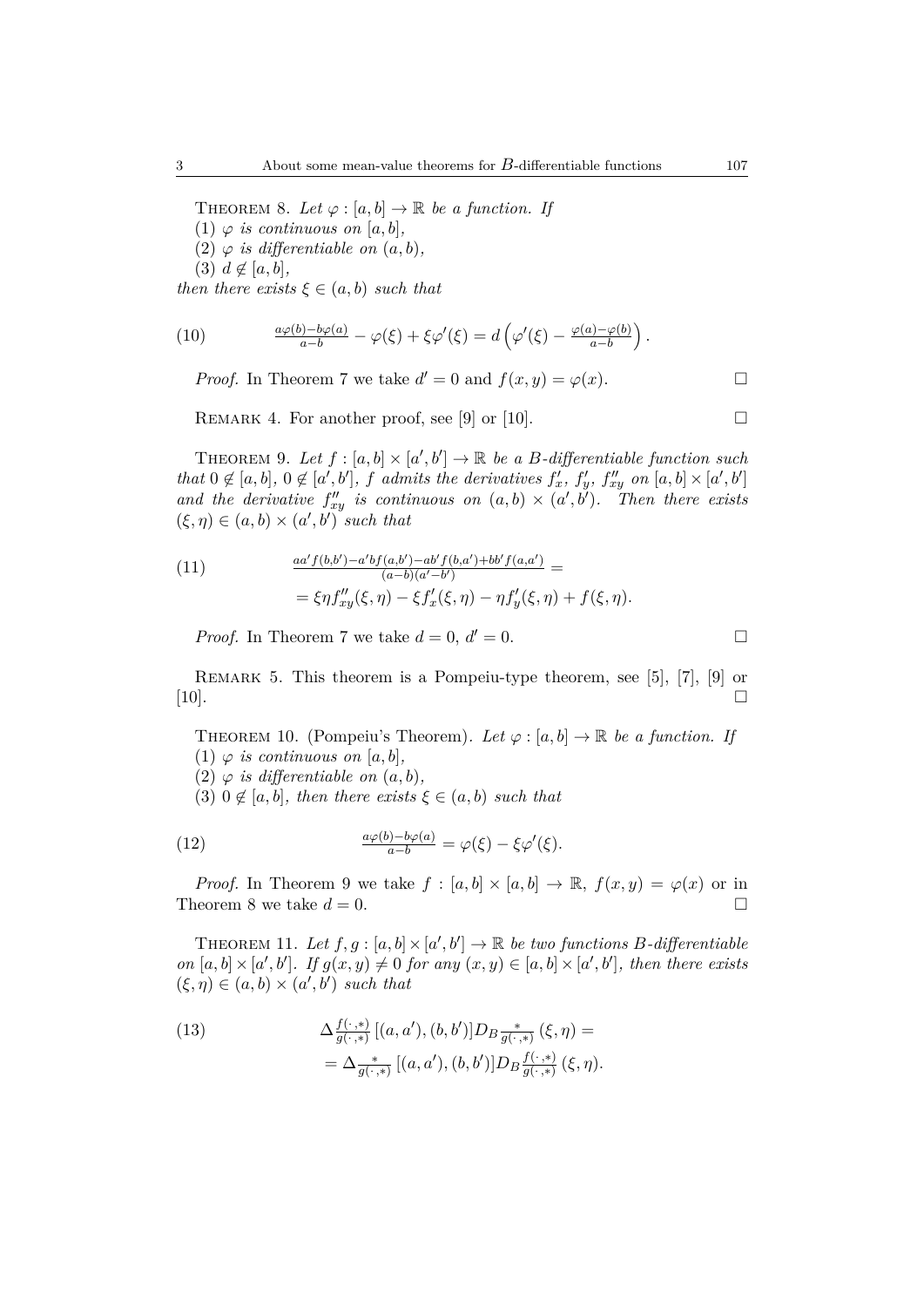If in addition f, g admit the derivatives  $f'_x$ ,  $g'_x$ ,  $f'_y$ ,  $g'_y$ ,  $f''_{xy}$ ,  $g''_{xy}$  on  $[a, b] \times [a', b']$ and the derivatives  $f''_{xy}$ ,  $g''_{xy}$  are continuous on  $(a, b) \times (a', b')$  then

(14) 
$$
\begin{aligned}\n\left[\frac{f(a,a')}{g(a,a')} - \frac{f(b,a')}{g(b,a')} - \frac{f(a,b')}{g(a,b')} + \frac{f(b,b')}{g(b,b')} \right] \left[2\eta g'_x(\xi,\eta)g'_y(\xi,\eta) - g(\xi,\eta)g'_x(\xi,\eta) - \eta g(\xi,\eta)g''_x(\xi,\eta) \right] &= \\
&= \left[\frac{a'}{g(a,a')} - \frac{a'}{g(b,a')} - \frac{b'}{g(a,b')} + \frac{b'}{g(b,b')} \right] \left[2f(\xi,\eta)g'_x(\xi,\eta)g'_y(\xi,\eta) - \eta(\xi,\eta)f'_x(\xi,\eta)g'_x(\xi,\eta) - \eta(\xi,\eta)f'_x(\xi,\eta)g'_x(\xi,\eta) - \eta(\xi,\eta)g''_x(\xi,\eta) + g^2(\xi,\eta)f''_x(\xi,\eta) \right].\n\end{aligned}
$$

*Proof.* We apply Theorem 5 for the functions  $F, G : [a, b] \times [a', b'] \rightarrow \mathbb{R}$ ,  $F(x,y) = \frac{f(x,y)}{g(x,y)}$ ,  $G(x,y) = \frac{y}{g(x,y)}$  and we make the calculus.

REMARK 6. This theorem is a Boggio-type theorem, see [1].  $\Box$ 

THEOREM 12. (Boggio's Theorem). Let  $\varphi, \psi : [a, b] \to \mathbb{R}$  be two functions *satisfying*

(1)  $\varphi$ *,*  $\psi$  *are continuous on* [a, b]*,* 

(2)  $\psi$  *has no roots in* [a, b],

 $(3)$   $\psi'$  has no roots in  $(a, b)$ .

*Then there exists*  $\xi \in (a, b)$  *such that* 

(15) 
$$
\frac{\psi(a)\varphi(b)-\psi(b)\varphi(a)}{\psi(a)-\psi(b)} = \varphi(c) - \psi(c)\frac{\varphi'(c)}{\psi'(c)}.
$$

*Proof.* In Theorem 11 let  $f, g : [a, b] \times [a', b'] \rightarrow \mathbb{R}, f(x, y) = \varphi(x), g(x, y) =$  $\psi(x)$ .

THEOREM 13. Let  $f : [a, b] \times [a', b'] \rightarrow \mathbb{R}$  be a *B*-differentiable function,  $d \in \text{such that } f(x, y) \neq d \text{ for any } (x, y) \in [a, b] \times [a', b']$ . Then there exists  $(\xi, \eta) \in (a, b) \times (a', b')$  *such that* 

(16) 
$$
\Delta_{\overline{f(\cdot,*)-d}} \left[ (a,a'), (b,b') \right] D_B \underset{\overline{f(\cdot,*)-d}}{\underset{\overline{f(\cdot,*)-d}}{\ast}} (\xi, \eta) = \\ = \Delta_{\overline{f(\cdot,*)-d}} \left[ (a,a'), (b,b') \right] D_B \underset{\overline{f(\cdot,*)-d}}{\underset{\overline{f(\cdot,*)-d}}{\ast}} (\xi, \eta).
$$

If in addition f admits the derivatives  $f'_x$ ,  $f'_y$ ,  $f''_{xy}$  on  $[a, b] \times [a', b']$ ,  $f''_{xy}$  con*tinuous on*  $(a, b) \times (a', b')$  *then* 

$$
(17)
$$

$$
\begin{aligned}\n&\left[\frac{aa'}{f(a,a')-d} - \frac{ba'}{f(b,a')-d} - \frac{ab'}{f(a,b')-d} + \frac{bb'}{f(b,b')-d}\right] \\
&\cdot [2\eta f'_x(\xi,\eta)f'_y(\xi,\eta) - (f(\xi,\eta)-d)f'_x(\xi,\eta) - \eta(f(\xi,\eta)-d)f''_{xy}(\xi,\eta)] = \\
&= \left[\frac{a'}{f(a,a')-d} - \frac{a'}{f(b,a')-d} - \frac{b'}{f(a,b')-d} + \frac{b'}{f(b,b')-d}\right] \\
&\cdot [f^2(\xi,\eta) - \eta f(\xi,\eta)f'_y(\xi,\eta) - \xi f(\xi,\eta)f'_x(\xi,\eta) - \\
&\left[-\xi\eta f(\xi,\eta)f''_{xy}(\xi,\eta) + 2\xi\eta f'_x(\xi,\eta)f'_y(\xi,\eta)\right].\n\end{aligned}
$$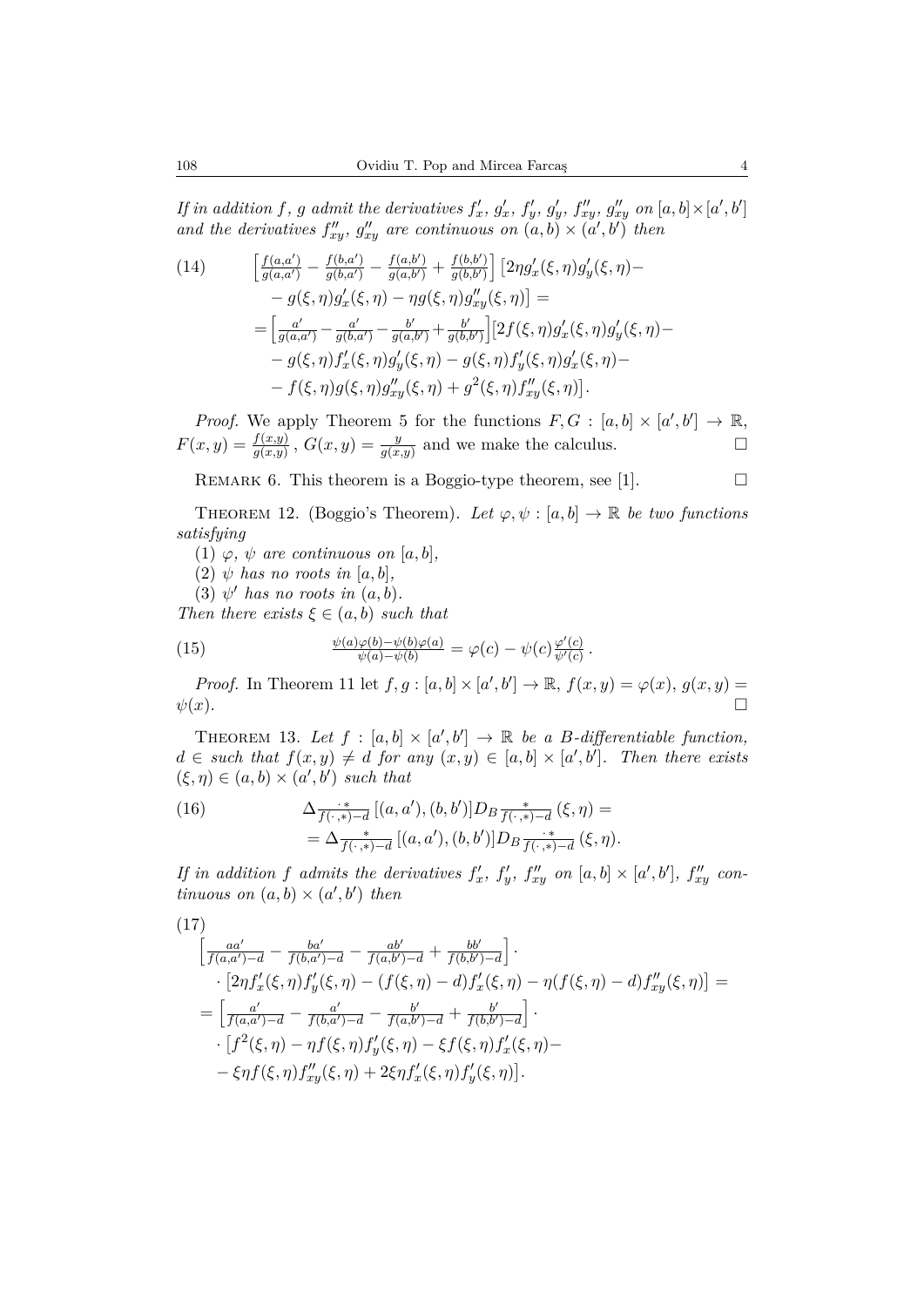REMARK 7. This theorem is an Ivan-type theorem, see [5].  $\Box$ 

- THEOREM 14. Let  $\varphi : [a, b] \to \mathbb{R}$  be a function and d a real number. If
- (1)  $\varphi$  *is continuous on* [a, b],
- $(2) \varphi(a) \neq \varphi(b)$ ,

 $(3) \varphi(x) \neq d$  *for any*  $x \in [a, b]$ *,* 

*then there exists*  $\xi \in (a, b)$  *such that* 

(18) 
$$
\frac{a\varphi(b)-b\varphi(a)}{\varphi(b)-\varphi(a)} - \xi + \frac{\varphi(\xi)}{\varphi'(\xi)} = d\left(\frac{1}{\varphi'(\xi)} - \frac{b-a}{\varphi(b)-\varphi(a)}\right).
$$

*Proof.* In Theorem 13 we take  $f : [a, b] \times [a', b'] \rightarrow \mathbb{R}, f(x, y) = \varphi(x)$ .  $\Box$ 

THEOREM 15. (Ivan). Let  $\varphi : [a, b] \to \mathbb{R}$  be a function satisfying (1)  $\varphi$  *is continuous on* [a, b],  $(2) \varphi(a) \neq \varphi(b)$ ,  $(3) \varphi(x) \neq 0$  *for any*  $x \in [a, b]$ *. Then there exists*  $\xi \in (a, b)$  *such that* 

(19) 
$$
\frac{a\varphi(b)-b\varphi(a)}{\varphi(b)-\varphi(a)} = \xi - \frac{\varphi(\xi)}{\varphi'(\xi)}.
$$

*Proof.* In Theorem 14 let  $d = 0$ .

REMARK 8. Other proof for Theorem 8 and Theorem 14 may be found in [9].

## **REFERENCES**

- [1] Boggio, T., *Sur une proposition de M. Pompeiu*, Mathematica, **23**, pp. 101–102, 1947–1948.
- [2] Bögel, K., *Mehrdimensionale Differentiation von Funktionen mehrer Veränderlicher*, J. Reine Angew. Math., **170**, pp. 197–217, 1934.
- [3] BÖGEL, K., *Über mehrdimensionale Differentiation, Integration und beschränkte Variation*, J. Reine Angew. Math., **173**, pp. 5–29, 1935.
- [4] Ivan, M., *Asupra unei teoreme de medie*, Atheneum Cluj, pp. 23–25, 1970 (in Romanian).
- [5] Ivan, M., *A note on a Pompeiu-type theorem*, Math. Analysis and Approx. Theory, The 5 *th* Romanian-German Seminar on Approx. Theory and its Applications, RoGer 2002, Sibiu, pp. 129–134.
- [6] NICOLESCU, M., *Analiză matematică*, **II**, Editura Didactică și Pedagogică, București, 1980 (in Romanian).
- [7] POMPEIU, D., *Sur une proposition analogue au théorème des accroisements finis*, Mathematica, **22**, 143–146, 1946.